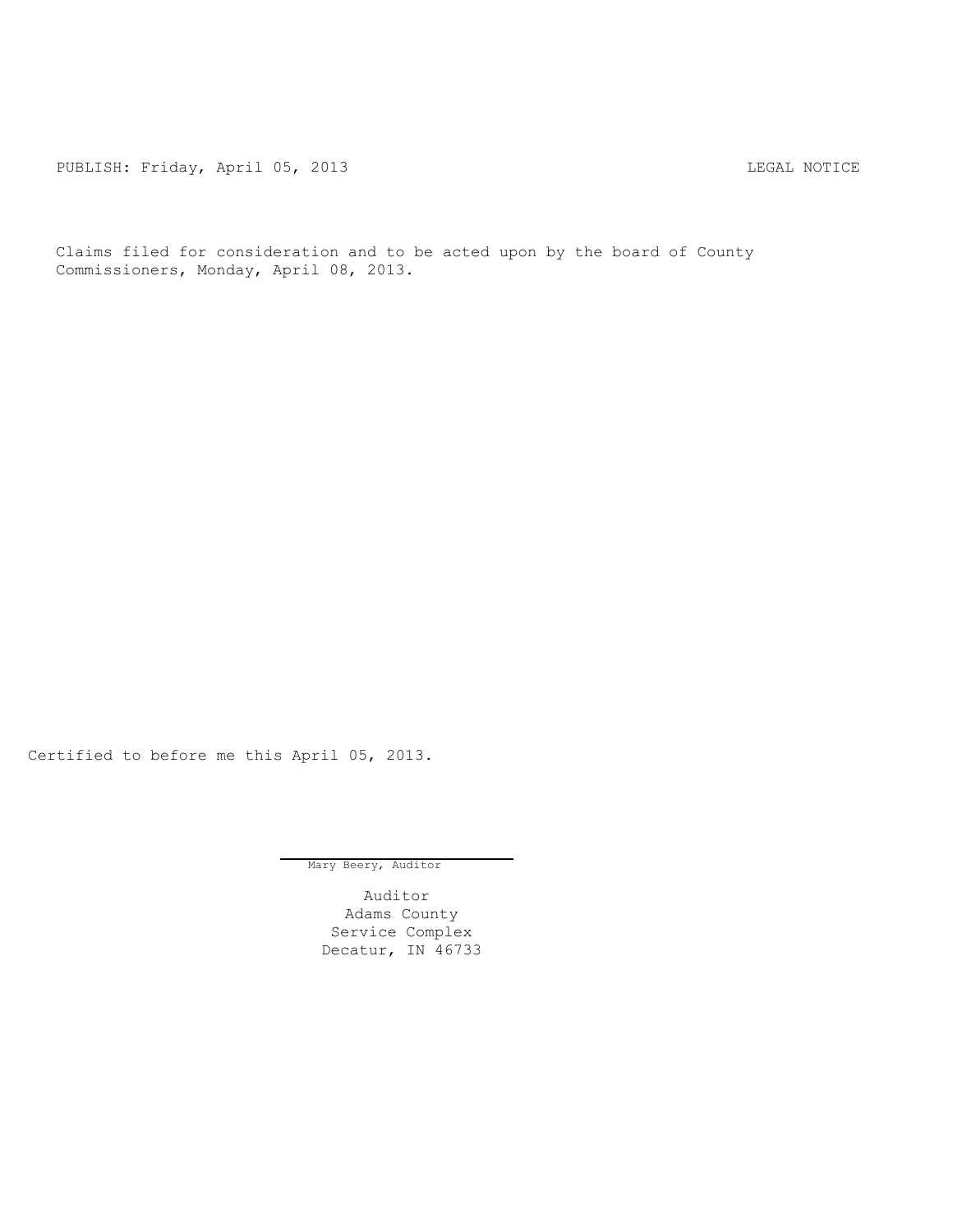

## **Claims Docket for Newspaper Adams County, Indiana**

## For Period: **3/12/2013** to **3/25/2013**

*313 W. Jefferson St. Decatur, IN 46733 (219) 724-2600*

## Date Claims to be Paid: **4/8/2013**

| <b>Vendor</b>               | <b>Amount</b> | <b>Vendor</b>                        | <b>Amount</b> |
|-----------------------------|---------------|--------------------------------------|---------------|
| Adams County Council On A   | 2,000.00      | Adams Memorial Hospital              | 32,121.97     |
| Adams County Solid Waste    | 32.75         | <b>Adams County Treasurer</b>        | 3,647.00      |
| Indiana Michigan Power      | 312.61        | Berne Hardware Company               | 4.50          |
| Chet's Pest Control         | 90.00         | Cintas Location #338                 | 37.00         |
| City Of Decatur             | 3,491.19      | Decatur True Value                   | 69.07         |
| Complete Printing Service   | 443.65        | David L. Sommer                      | 50.00         |
| Decatur Daily Democrat      | 100.20        | Decatur Dental Service               | 475.15        |
| Decatur Police Department   | 3,400.00      | Douglas L. Bauman                    | 80.00         |
| Kiess, Duane A.             | 50.00         | Erie Haven                           | 647.80        |
| Gordon Food Service         | 2,275.44      | Grimm's Auto                         | 653.21        |
| Haywood Printing Company    | 357.88        | Hilty Engine Service                 | 28.20         |
| Indiana State Coroners As   | 375.00        | J.L. MFG. & FAB., INC.               | 45.00         |
| Janitors Supply Company     | 135.21        | Joe Spaulding                        | 24.73         |
| Kiess Electric              | 250.00        | Louise Busse                         | 31.87         |
| Mark S. Gresla, MD          | 420.25        | Moser Motor Sales, Inc.              | 105.00        |
| Neil Ogg                    | 52.80         | Nipsco                               | 8,454.11      |
| Portland Motor Parts, Inc.  | 179.14        | Bollenbacher, Rodney G.              | 50.00         |
| Smitley, Ronnie L.          | 50.00         | Roto-Rooter                          | 200.00        |
| <b>Shell Fleet Plus</b>     | 277.21        | Sherwin-Williams                     | 139.45        |
| Sport Form                  | 96.00         | St. Joseph Hospital                  | 660.00        |
| Stone-Street Quarries       | 1,130.72      | <b>Summit Radiology</b>              | 58.02         |
| Teryl R. Smith              | 282.11        | Print Shop                           | 620.33        |
| Tri-State First Aid         | 31.40         | Victoria Ellis                       | 20.00         |
| Wal-Mart / GEMB             | 208.77        | Witham Toxicology Laboratory         | 1,851.90      |
| Napa Auto Parts             | 14.18         | Swiss City Veterinary                | 95.00         |
| Imi Irving Material, Inc.   | 864.64        | Adams County Automotive Supply, Inc. | 368.18        |
| Tom Magnan                  | 19.80         | Jay County REMC                      | 157.70        |
| Rekeweg, Shane              | 20.00         | Lehman Auto Sales                    | 111.55        |
| Mary Beery                  | 1,098.72      | Don Myers Plumbing                   | 862.94        |
| Indiana County Auditor's    | 555.00        | Bob's Locksmith Shop                 | 35.00         |
| Bowers, Brewer, Garrett &   | 707.95        | Chad W. Sprunger                     | 999.65        |
| Tom Magnan/Special Needs    | 12.67         | Kristina Nichols                     | 13.20         |
| Indiana Dept. Of Workforc   | 968.00        | Hitchcock, James P.                  | 20.00         |
| Charles M. Tooley           | 282.78        |                                      | 222,017.68    |
| Pizza Hut                   | 79.83         | Benicomp, Inc.                       | 26,455.79     |
|                             |               | Harvest Land Co-op                   |               |
| Adams County Truck Repair   | 584.54        | Treasurer, State of Indiana          | 2,254.00      |
| <b>Fastenal Company</b>     | 57.56         | Harvest Land Co-Op                   | 89.71         |
| Harvest Land Co-op          | 664.90        | <b>ERS Wireless Communications</b>   | 3,646.47      |
| Michael G. Werling          | 20.00         | Southeastern Equipment Company       | 170.23        |
| Kim A. Fruechte             | 20.00         | Troyer's                             | 1,551.09      |
| Edwin Ford                  | 20.00         | Grainger                             | 922.50        |
| <b>Ultramax</b>             | 381.00        | Pizza King of Decatur                | 70.95         |
| Deb Stevens                 | 350.20        | Robert Barger                        | 20.00         |
| Alpine Falls, Inc.          | 110.00        | Deborah A. Schantz                   | 87.60         |
| Extinguisher Co. No. 1      | 231.31        | Verizon Wireless                     | 943.68        |
| <b>Stationair's Express</b> | 662.77        | Landon Patterson                     | 430.55        |
| Schwartz Blacksmith, LLC    | 82.08         | CDW Government, Inc.                 | 94.62         |
| <b>First National Bank</b>  | 111.06        | Marco Developments, LLC              | 1,574.52      |